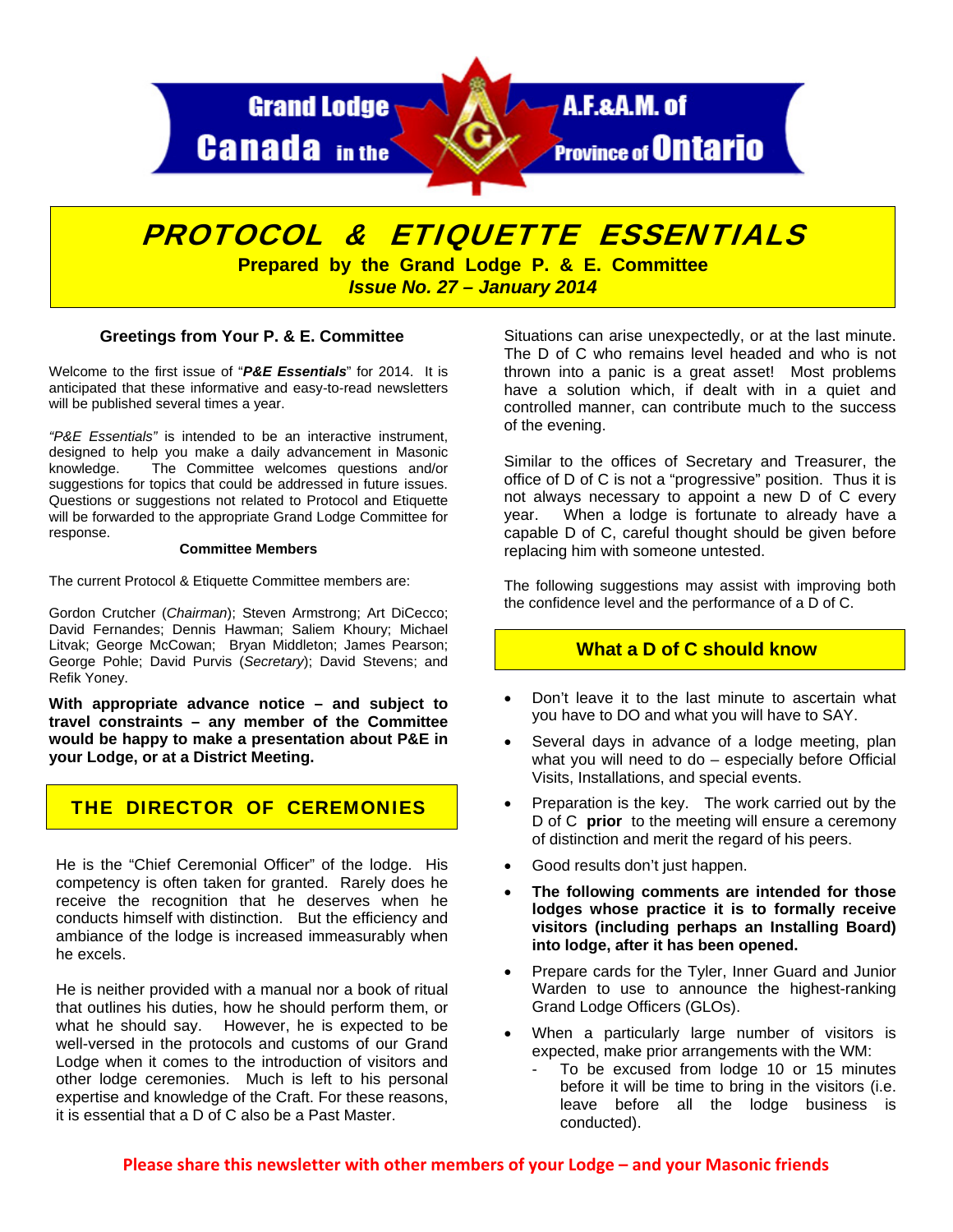- For another member to assist you in lining up the visitors, especially if you are soft spoken and your voice does not carry well.
- Visitors should be conducted into lodge in appropriate, homogeneous groups. Know what the typical groups are, and their purpose.
- Try to separate the visitors into as few groups as possible. A disproportionate amount of time should not be devoted to conducting visitors into lodge.
- Usually two groups will suffice, but three may be required on the occasion of your DDGM's Official Visit.
- That is because your DDGM must be conducted into lodge "**last and alone**" on his Official Visit.
- The second group typically consists of all current GLOs. Conduct them into lodge in descending order of rank.
- The first group consists of everyone else. This group is often referred to as the "General Visitors". (It is suggested the term "**Visiting Brethren**" be used instead.)
- While there is no prescribed order in which the "General Visitors" are to be conducted into lodge, they are usually led in by any visiting Worshipful Masters. These WMs could be arranged in ascending order of their lodge number.
- On the occasion of a lodge's Ceremony of Installation, if it is the lodge's wish to have the Installing Board parade into lodge, the Board and any current GLOs can enter together, as one group.
- The Installing Board would precede any current GLOs and line up along the north and south. Any current GLO's would line up in the west, as usual, in descending order of rank.
- The D of C LEADS the visitors to the required position. Do not conduct them by taking their arm.
- When salutes are to be given, insist that the step is taken first.
- Know with which visitor to commence your introductions.
- Know which visitors must be PRESENTED and which must be INTRODUCED.
- All introductions should be brief and dignified. Try to avoid clichés (e.g. ". . . a fine array").
- Unlike the situation with current GLOs, there is no need to introduce all "General Visitors", nor to have them all introduce themselves.
- Simply introduce any visiting Worshipful Masters and any brethren who have been accorded special recognition, such as a William Mercer Wilson Medal recipient, or a Grand Master's Meritorious Service Award recipient.

# **Order of Introduction of Current GLOs**

- Did you know a list is available with the name and rank of every current GLO in the entire Province?
- Best of all, these GLOs are listed IN THE ORDER in which they are either to be presented or introduced in lodge.
- It is called the "*Order of Introduction*" list.
- A new list is prepared by Grand Lodge for every new Masonic year, usually in August.
- A copy is available anytime from the P&E Committee, or from Grand Lodge. The list is also posted on the Grand Lodge and on some District web sites.
- Always carry a clean copy of this list in your apron pocket, together with a yellow highlighter pen. Simply highlight the names of the GLOs who are visiting and you have a ready-made introduction list.

# **Special Protocol Applies When The Grand Master Visits A Lodge**

- He will be accompanied by the Grand D of C, (or the Assistant Grand D of C).
- The lodge D of C will PRESENT the Grand Master and any other current GLOs who (by their rank) must be "presented".
- The lodge D of C will then INTRODUCE the Grand D of C, who in turn will INTRODUCE all remaining current GLOs.

### **Reception of Grand Lodge Officers and Banquet Hall Protocol**

- Obtain a copy of the excellent practical guidelines developed by the P&E Committee, entitled the "*Reception of Grand Lodge Visitors and Banquet Hall Protocol"*.
- This document can be obtained directly from any member of the P&E Committee.
- It is also posted on the Grand Lodge and on several District web sites.

# **Director of Ceremonies' Baton**

- The D of C's baton confers similar powers as do the Deacons' and Stewards' wands.
- A D of C's power, or right to act, is by virtue of his carrying or holding his baton, a significance derived from ancient days.
- When carrying his "badge of office", a D of C can move freely about the lodge room.
- The baton (as with a wand) is carried in the left hand.

**You can request a direct e‐mail subscription to** *P. & E. Essentials* **from: Gordon@Crutcher.ca**